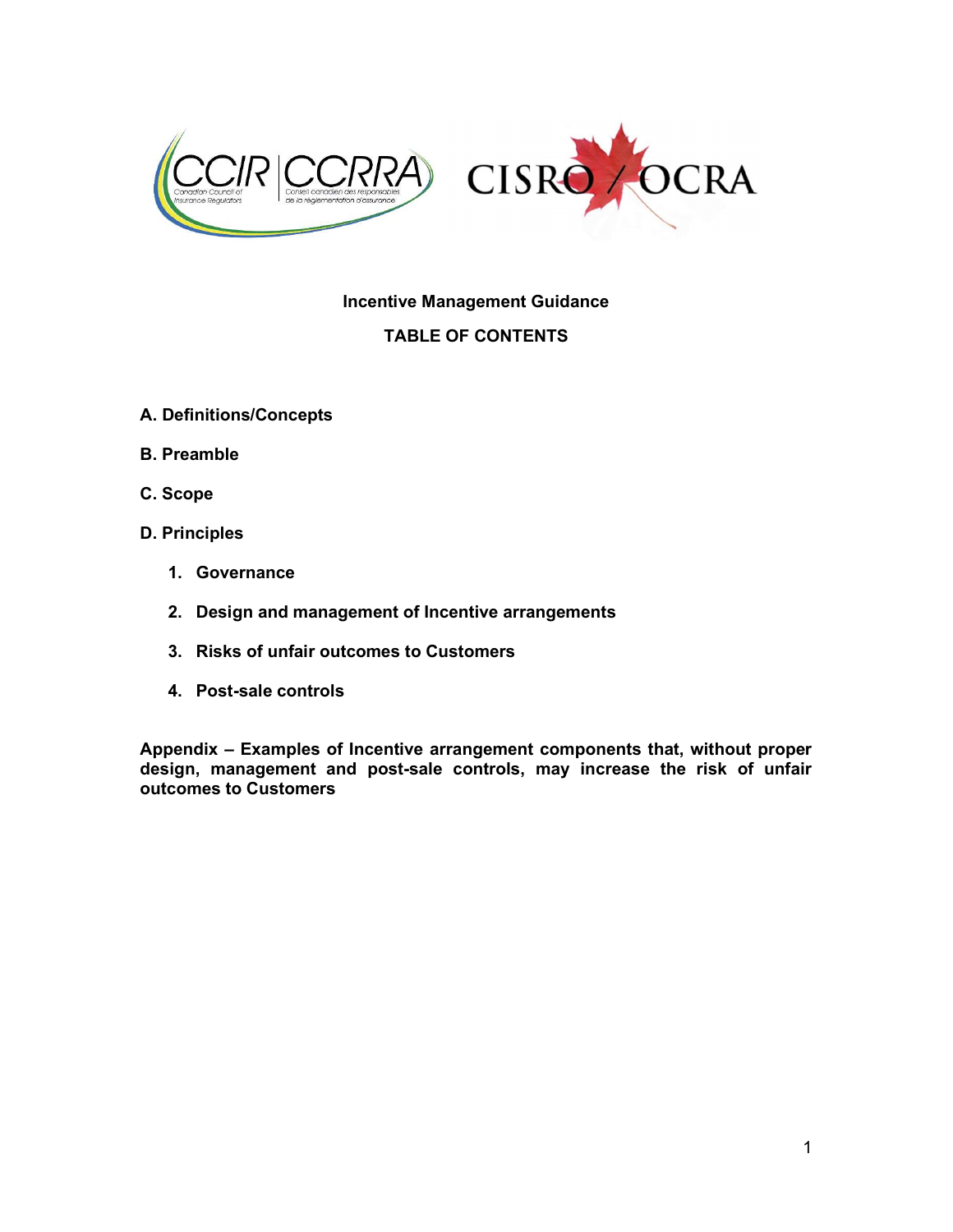# A. Definitions/Concepts

In this guidance, the following terms are used as defined below:

"Insurer" includes the various entities registered to do insurance business within any jurisdiction.

"Intermediary" is given a broad meaning. It encompasses individual agents, brokers and representatives ("representatives") as well as the business entities that are authorized to distribute insurance products and services, including managing general agencies, third party administrators and national accounts, as the case may be.

In Canada, Intermediaries that are subject to licensing and supervision can vary from jurisdiction to jurisdiction. This guidance applies to all Intermediaries that are authorized to do business within any jurisdiction, whether licensed, registered or exempted from registration.

"Customer" refers to policyholder (which, as the case may be, includes certificate holder) or prospective policyholder with whom an Insurer or an Intermediary interacts, and includes, where relevant, other beneficiaries and claimants with a legitimate interest in the policy.

"Incentives" are monetary and non-monetary compensation offered by Insurers or Intermediaries to their employees (including front line staff and management) and other persons or entities acting on their behalf in the sale and servicing of insurance products.

Monetary Incentives include, but are not limited to, commissions paid based on sales and services expected and provided (e.g. initial sales, renewals, trailers) and bonuses paid on achievement of performance targets (e.g. number/dollar volume of sales, retention, growth, fair treatment of Customers).

Non-monetary Incentives include, but are not limited to, non-cash benefits, rewards and privileges such as travel, goods and hospitality, entertainment, memberships, contest entry, Insurer client referrals and access to services that are related to performance targets.

Incentives arise primarily from established compensation and performance management programs and relationships between Insurers and Intermediaries and any other person acting on their behalf.

"Performance management programs" are measures, targets and criteria established by Insurers and Intermediaries to evaluate the performance of an individual or an entity in the sales and servicing of products in order to grant Incentives. Criteria can be quantitative reflecting financial contribution (e.g. sales volumes, profitability, productivity) or qualitative reflecting the fair treatment of Customer (e.g. results of post-sale controls, quality of behaviour with Customers, Customer satisfaction, number and types of complaints received and other key indicators).

"Incentive arrangements" means primarily the Incentive itself, the Performance management program associated with it and various features related, for example, to payment or deduction of the Incentive.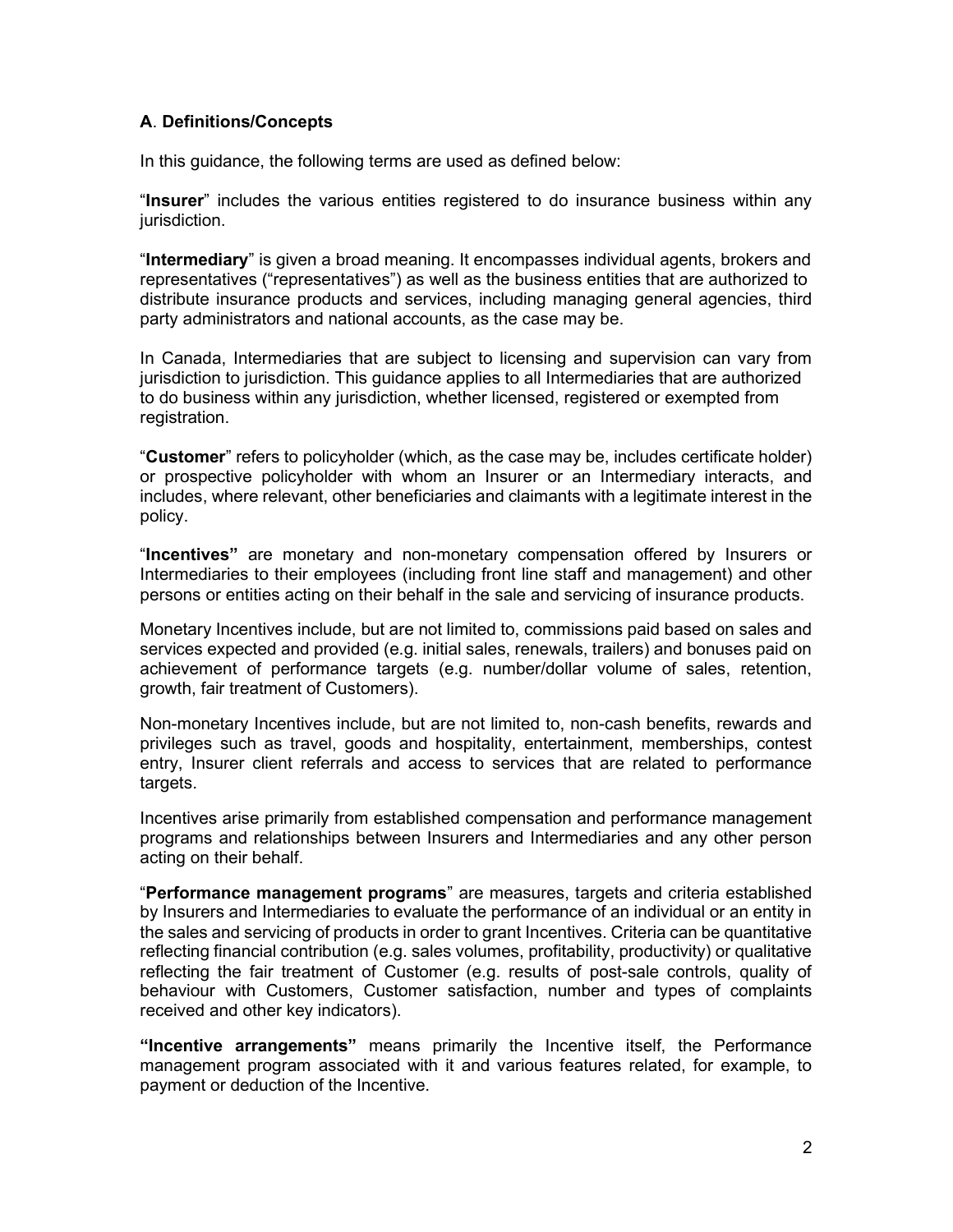# B. Preamble

This guidance sets out the expectations of the Canadian Council of Insurance Regulators (CCIR) and the Canadian Insurance Services Regulatory Organizations (CISRO) for the management of Incentive arrangements related to the sale and servicing of insurance products. It is intended to complement the CCIR and CISRO Guidance Conduct of Insurance Business and Fair Treatment of Customers (CCIR/CISRO FTC Guidance)<sup>1</sup>, and ensure Incentive arrangements implemented by Insurers and Intermediaries align with fair treatment of Customer (FTC) principles. The guidance aims to ensure that Insurers and Intermediaries develop Incentive arrangements that achieve FTC. Insurers and Intermediaries are expected to put in place risk management policies, procedures and controls in order to meet their obligations in this regard.

Although this guidance sets out expectations to ensure Incentive arrangements do not undermine FTC, it recognizes that Insurers and Intermediaries compensate employees and other persons or entities acting on their behalf in the sale and servicing of insurance products.

This guidance provides Insurers and Intermediaries with the necessary latitude to determine the requisite strategies, policies, processes, procedures and controls in order to facilitate achieving such results and to apply them based on the nature, size and complexity of their activities, while taking into account representatives' regulatory obligations in order to facilitate achieving the Customer outcomes reflected in this guidance.

In Canada, the conduct of business in insurance is regulated by individual provinces and territories, where each jurisdiction has its own regulatory approach based on its legal framework and culture. The expectations in this guidance do not supersede the legislative and regulatory imperatives of jurisdictions; they are intended to support Insurers and Intermediaries in achieving FTC and while respecting existing laws and regulations.

<sup>1</sup> See section 6.2 of the CCIR/CISRO FTC Guidance.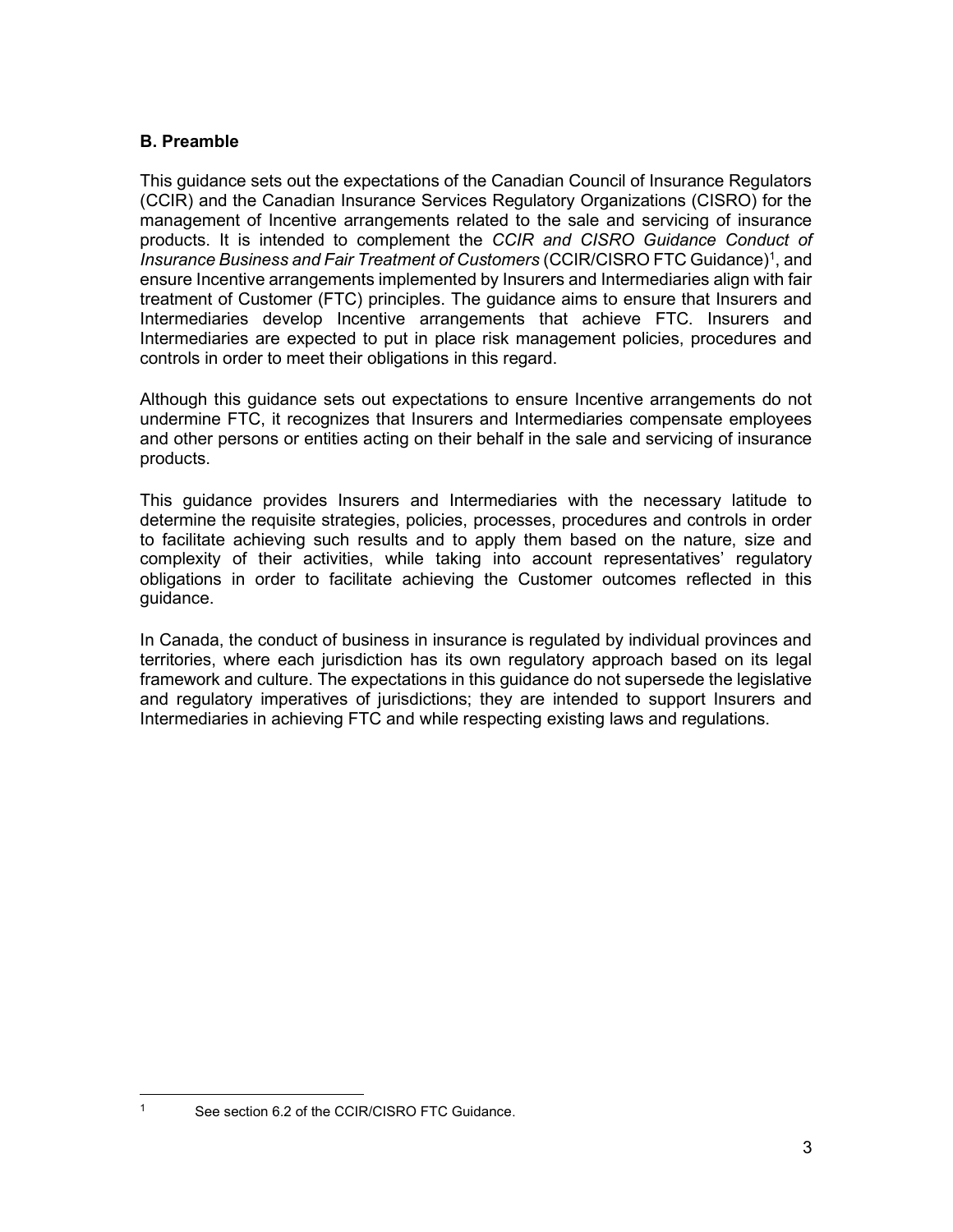## C. Scope

This guidance applies to Insurers and Intermediaries that pay compensation and/or design Incentive arrangements.

The Insurer is responsible for FTC throughout the life-cycle of the insurance product, as it is the Insurer that is the ultimate risk carrier. The Insurer's ultimate responsibility does not absolve Intermediaries of their own responsibilities for which they are accountable. Treating Customers fairly is a shared responsibility when Insurers and Intermediaries are both involved.

Representatives who operate under an Incentive arrangement are expected to comply with their obligations to manage conflicts of interest and their duty to prioritize Customers' interests as described in the CCIR/CISRO FTC Guidance.

This guidance applies to all insurance products, types of insurance, and distribution channels.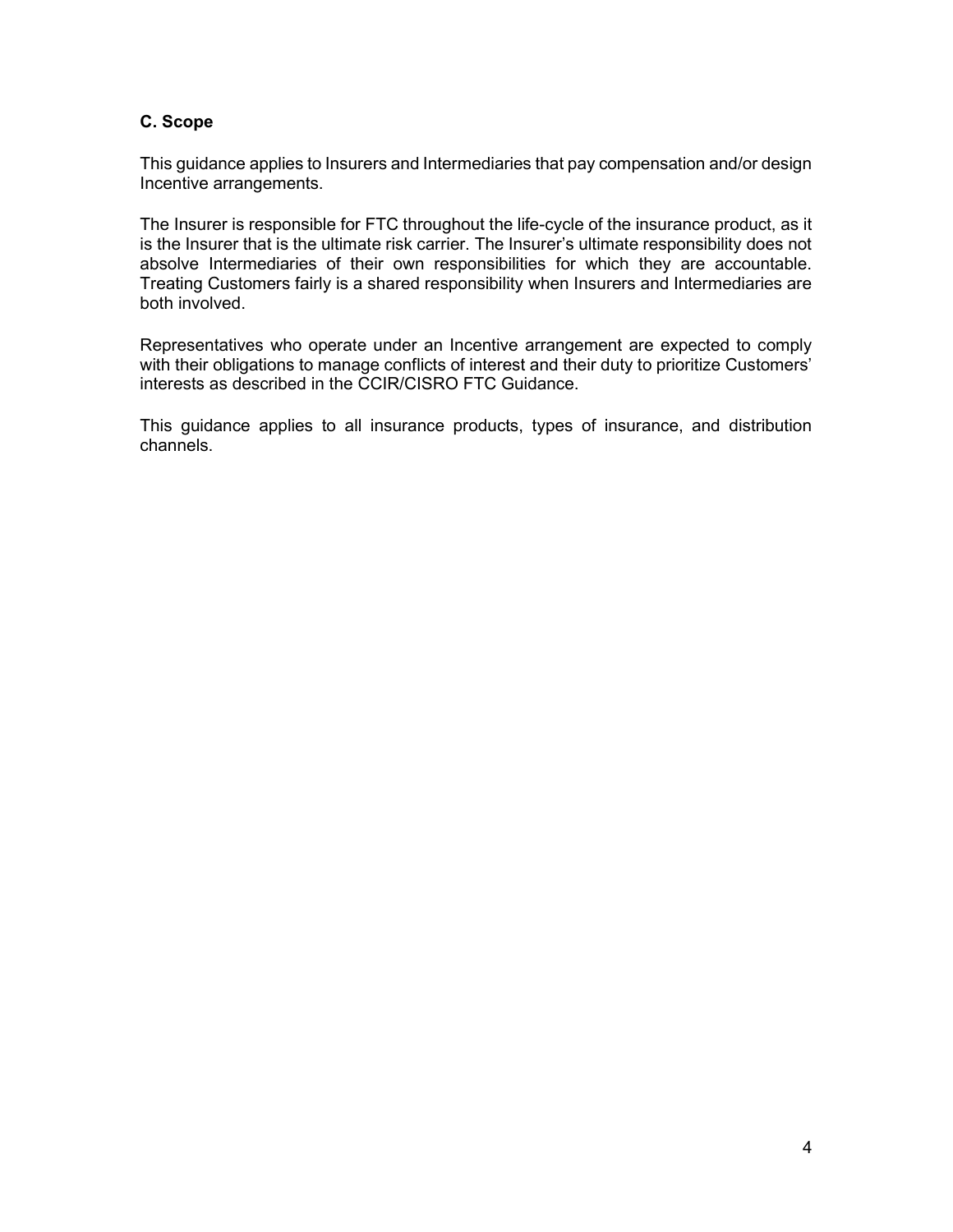## 1. Governance

CCIR and CISRO expect Insurers and Intermediaries' governance and business culture to place FTC at the center of decisions concerning the way Incentive arrangements are designed and managed.

Incentive arrangements reflect the values and objectives Insurers and Intermediaries want to achieve and are key elements in establishing a business culture. They can demonstrate the importance that an Insurer or Intermediary places on FTC. Incentive arrangements should not be detrimental to FTC.

Overall responsibility for FTC is at the level of the board and/or senior management, who design, approve, implement and monitor adherence to policies and procedures aimed at ensuring that Customers are treated fairly.<sup>2</sup>

### Expectations to achieve this outcome (Insurers and Intermediaries)

- 1.1 Oversee strategy, risk appetite and culture in relation to the design and implementation of Incentive arrangements.
- 1.2 Develop policies, procedures and controls which ensure FTC outcomes are integrated into Incentive arrangements.
- 1.3 Ensure the policies, procedures and controls take into consideration the identification and assessment of the risks of unfair outcomes to Customers which may arise from Incentive arrangements.
- 1.4 Ensure the policies, procedures and controls are monitored periodically for continued effectiveness in identifying, assessing, monitoring and mitigating risks of unfair outcomes to Customers.
- 1.5 Review Incentive arrangements periodically and implement any changes required to manage risks related to the FTC. This should take into consideration input from the appropriate business functions (e.g. risk management, compliance, legal and human resources).

<sup>2</sup> See section 6.1 of the CCIR/CISRO FTC Guidance.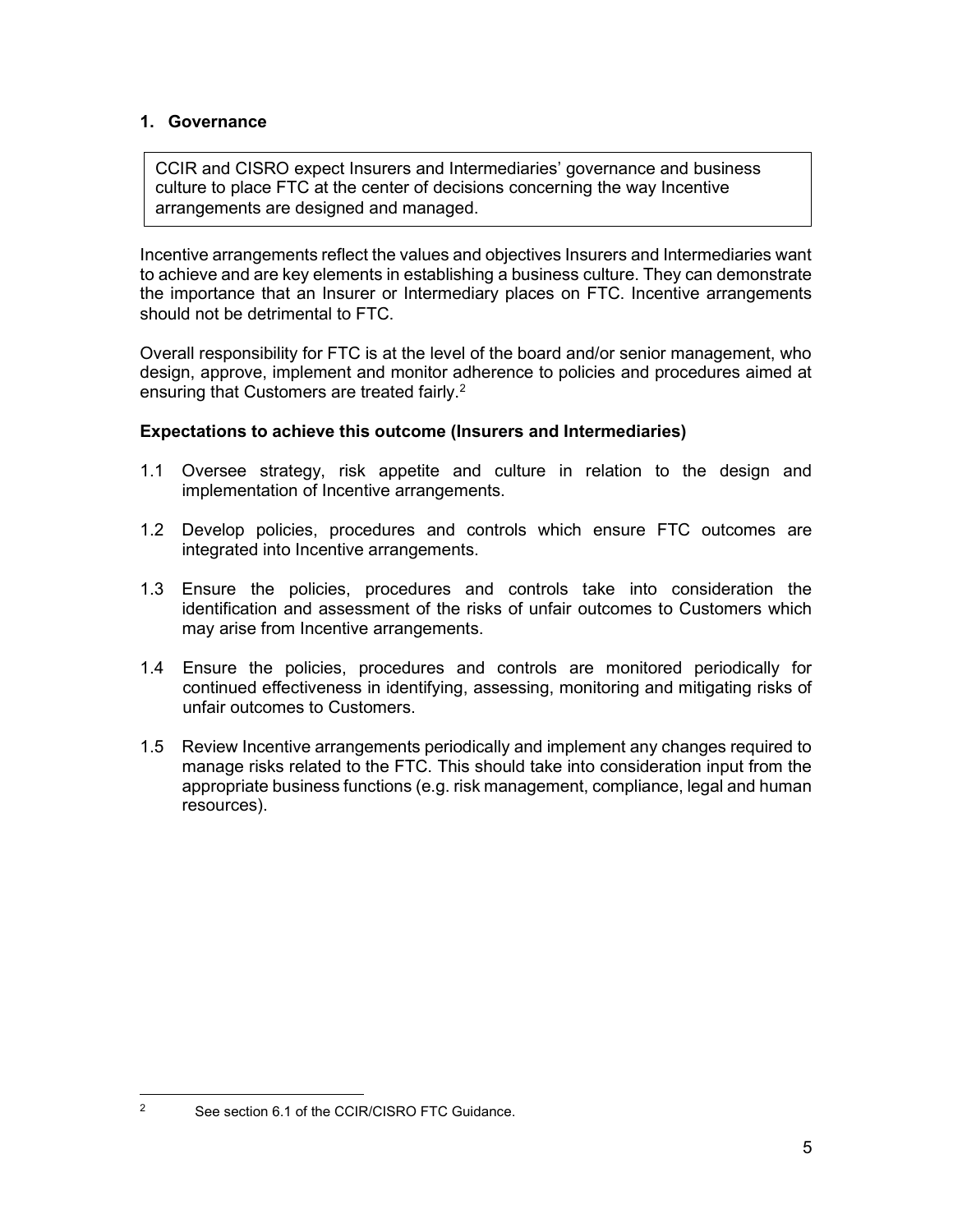## 2. Design and management of Incentive arrangements

İ CCIR and CISRO expect Insurers and Intermediaries to design and implement Incentive arrangements that include criteria ensuring FTC.

Insurers and Intermediaries are responsible for the Customer experience. If Incentive arrangements are properly designed and implemented, they can reduce the risk of unfair outcomes to Customers.

## Expectations to achieve this outcome (Insurers and Intermediaries)

#### Design

- 2.1 The design process of Incentive arrangements ensures that:
	- 2.1.1 any Incentive paid is consistent with the level of service expected and provided throughout the product's life cycle.
	- 2.1.2 quantitative and qualitative performance targets and criteria are clearly defined, measurable and are aligned to ensure FTC.
	- 2.1.3 the cost of the product to the Customer does not vary based on the distribution method.
- 2.2 Assessments of risks of unfair outcomes to Customers and results of controls are taken into consideration in the approach to and procedures for designing Incentive arrangements.

#### Management

- 2.3 Ensure that employees and other persons and entities involved are aware of Incentive arrangements applicable to them.
- 2.4 Use sufficient information/key indicators<sup>3</sup> in order to be able to identify potential risks of unfair outcomes to Customers as a result of Incentive arrangements.
- 2.5 Periodically review and when necessary improve controls taking into account the features of Incentive arrangements that increase the risks of unfair outcomes to Customers (e.g. post-sale controls based on customer files, controls to identify inappropriate practices that may occur during interactions with Customers).
- 2.6 Ensure corrective measures are taken when the controls detect inappropriate practices with Customers.

<sup>3</sup> For example, sales patterns before and after a target has, or has not, been met, variations in the mix of products sold (to see if the commission grid influences the selection of product sold, if they consistently select one product over another); penetration rates for cross-selling, where indirect interest can be distinct from the client's interest; high lapse rates on new business; poor persistency rates comparing to persistency targets; accumulated chargeback debt; claims repudiation rates and the reasons for rejected claims; recurring sales related complaints; bias towards selling products that carry a higher level of incentive.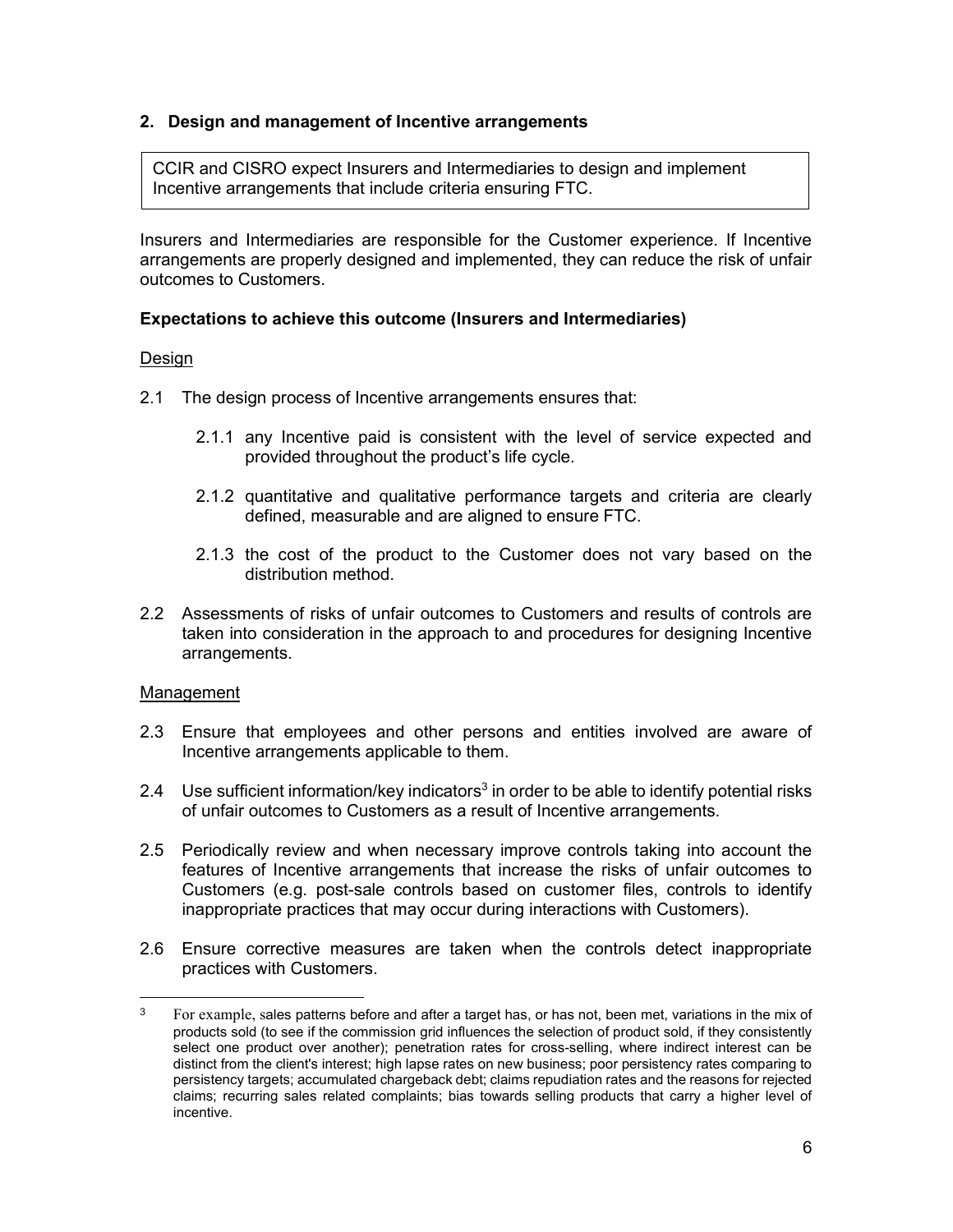- 2.7 Establish appropriate consequences or deterrents to actively discourage behaviours that could cause unfair outcomes to Customers.
- 2.8 Provide arrangements for recovering, when appropriate, the compensation once it has been paid.
- 2.9 Promptly adjust or modify Incentive arrangement features when risks of unfair outcomes to Customers cannot be managed or monitored without ensuring FTC.
- 2.10 Subject any Incentive arrangements that may reasonably have an impact on FTC to the management of potential conflicts of interest.<sup>4</sup>

<sup>4</sup> CCIR/CISRO FTC Guidance, section 6.2.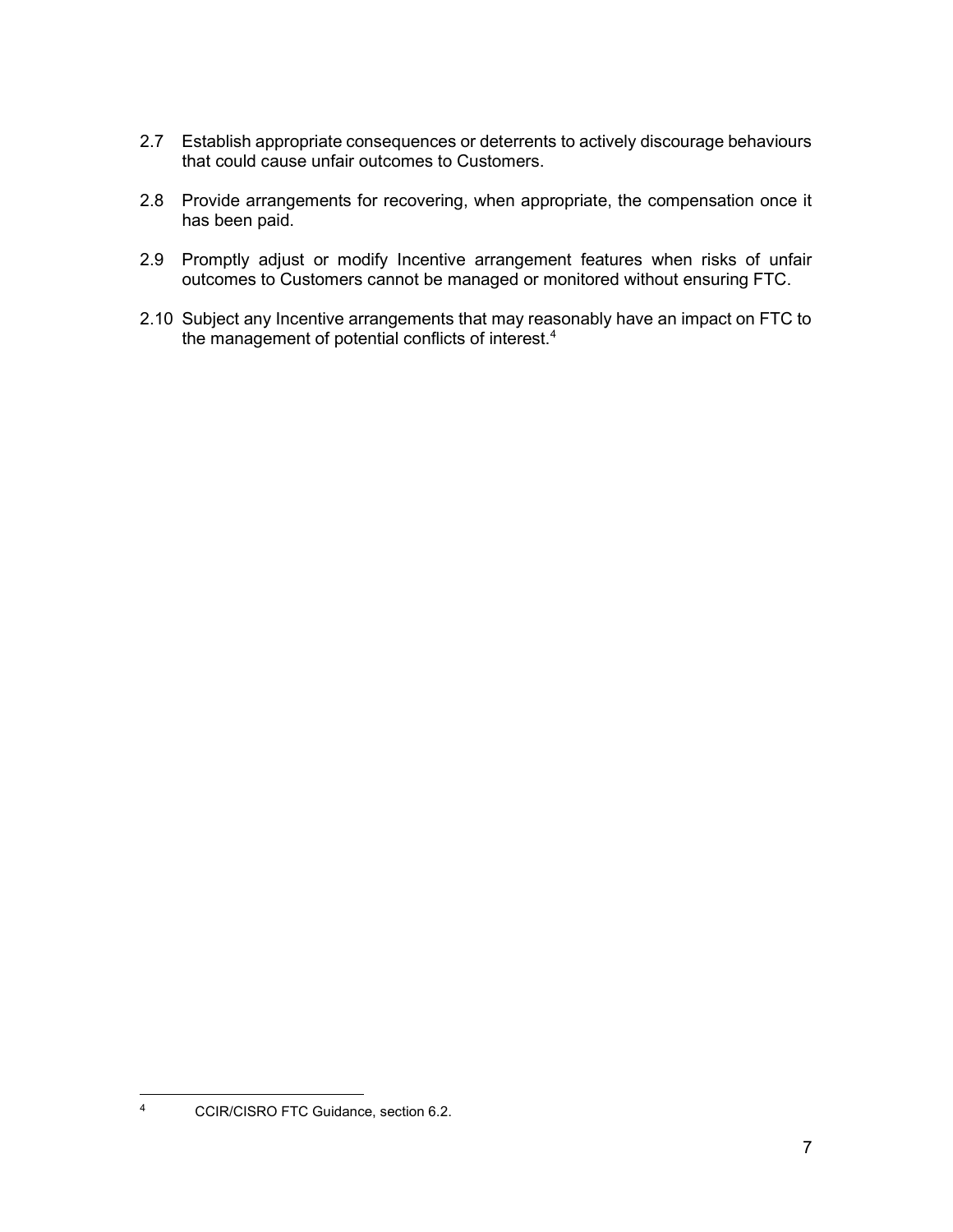## 3. Risks of unfair outcomes to Customers

CCIR and CISRO expect Insurers and Intermediaries to regularly identify and assess the risks of unfair outcomes to Customers that may arise from Incentive arrangements so that either appropriate controls can be introduced or the Incentive arrangements can be adjusted.

Unfair outcomes are more likely to be present when Insurers, Intermediaries or any persons and entities acting on their behalf pay or receive Incentives for practices that fail to achieve expected FTC outcomes.<sup>5</sup>

Such risks may arise from the design of Incentive arrangements, issues specific to distribution methods and systems for reporting and controlling Customer outcomes.

The Appendix provides examples where components of Incentive arrangements which, without proper design, management and post-sale controls, may increase the risk of unfair outcomes for Customers.

## Expectations to achieve this outcome (Insurers and Intermediaries)

- 3.1 Review on a regular basis and as needed Incentive arrangements with sufficient attention given to identify, understand and assess their specific features that may increase the risks of unfair outcomes to Customers.
- 3.2 Consider the risk that an unfair outcome may occur and its potential impact on Customers.
- 3.3 Include a proper consideration of the impact of Incentive arrangements that are primarily or solely based on quantitative performance criteria.
- 3.4 Consider Incentive arrangements granted by persons and entities acting on their behalf and if their combination with those from the Insurer or the Intermediary increases the risk of unfair outcomes, and share information with respect to the same transactions in order to enable Insurers and Intermediaries to meet this expectation. $6$
- 3.5 Consider the addition of different types of Incentives (commissions, bonuses, noncash benefits, rewards and privileges) for the same basket of sales.
- 3.6 Consider the effects of time-limited sales campaigns and product promotions.

<sup>5</sup> CCIR/CISRO FTC Guidance

<sup>6</sup> CCIR/CISRO FTC Guidance, Insurers are expected to have written agreements in place established in respect of their business dealings with each other, to clarify their respective roles and facilitate the achievement of expected outcomes in matters of FTC (Section 4 – Relationships between Insurers and Intermediaries). Insurers are accountable for distribution strategies and ultimately responsible for oversight aspects pertaining to the distribution of their products (Section 6.5 – Distribution strategies). Insurers and intermediaries' expectations related to Outsourcing (Section 6.3).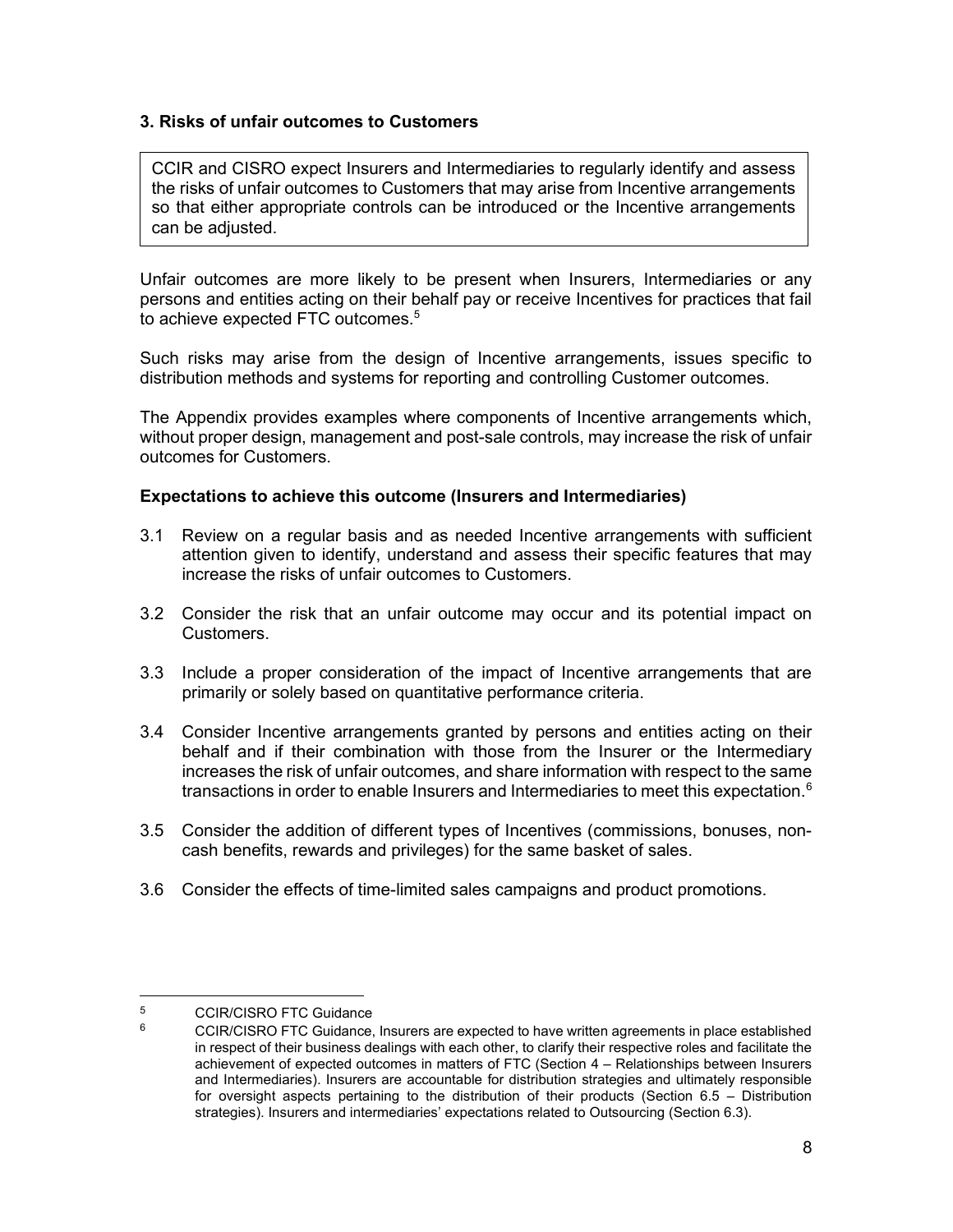## 4. Post-sale controls

CCIR and CISRO expect Insurers and Intermediaries to establish effective post-sale controls to identify inappropriate sales resulting from Incentive arrangements.

Effective post-sale controls should facilitate Insurers and Intermediaries in:

- detecting unsuitable sales resulting from Incentive arrangements in order to make the required corrective action.
- determining residual risks of unfair outcomes to Customers.
- ensuring the design and implementation of Incentive arrangements achieve expected outcomes for FTC.

As the degree of risks in Incentive arrangements increases, the need for Insurers and Intermediaries to demonstrate the effectiveness of their controls in detecting unsuitable sales will also increase.

### Expectations to achieve this outcome (Insurers and Intermediaries)

- 4.1 Ensure that persons conducting post-sale monitoring:
	- 4.1.1 have the required competence and experience to understand the features of the applicable Incentive arrangements and the appropriate procedures to identify risks of unfair outcomes to Customers.
	- 4.1.2 are sufficiently independent from the sales functions they are required to monitor to avoid being unduly influenced.
- 4.2 Ensure that risk-based post-sale controls are consistent with:
	- 4.2.1 the assessment of risks of unfair outcomes to Customers that may arise from Incentive arrangements.
	- 4.2.2 any high-risk concerns (e.g., persons, teams, entities, lines of business, geographic areas, departments, distribution channels, unusual sales spikes, sales practices) identified in the monitoring of information/key indicators.
- 4.3 Regularly review the results of post-sale controls to ensure that:
	- 4.3.1 sales suitability is monitored closely.
	- 4.3.2 post-sale monitoring focuses on significant risks of unfair outcomes to Customers.
	- 4.3.3 Customer outcomes are assessed.
	- 4.3.4 areas of concern or common issues that must be addressed are identified.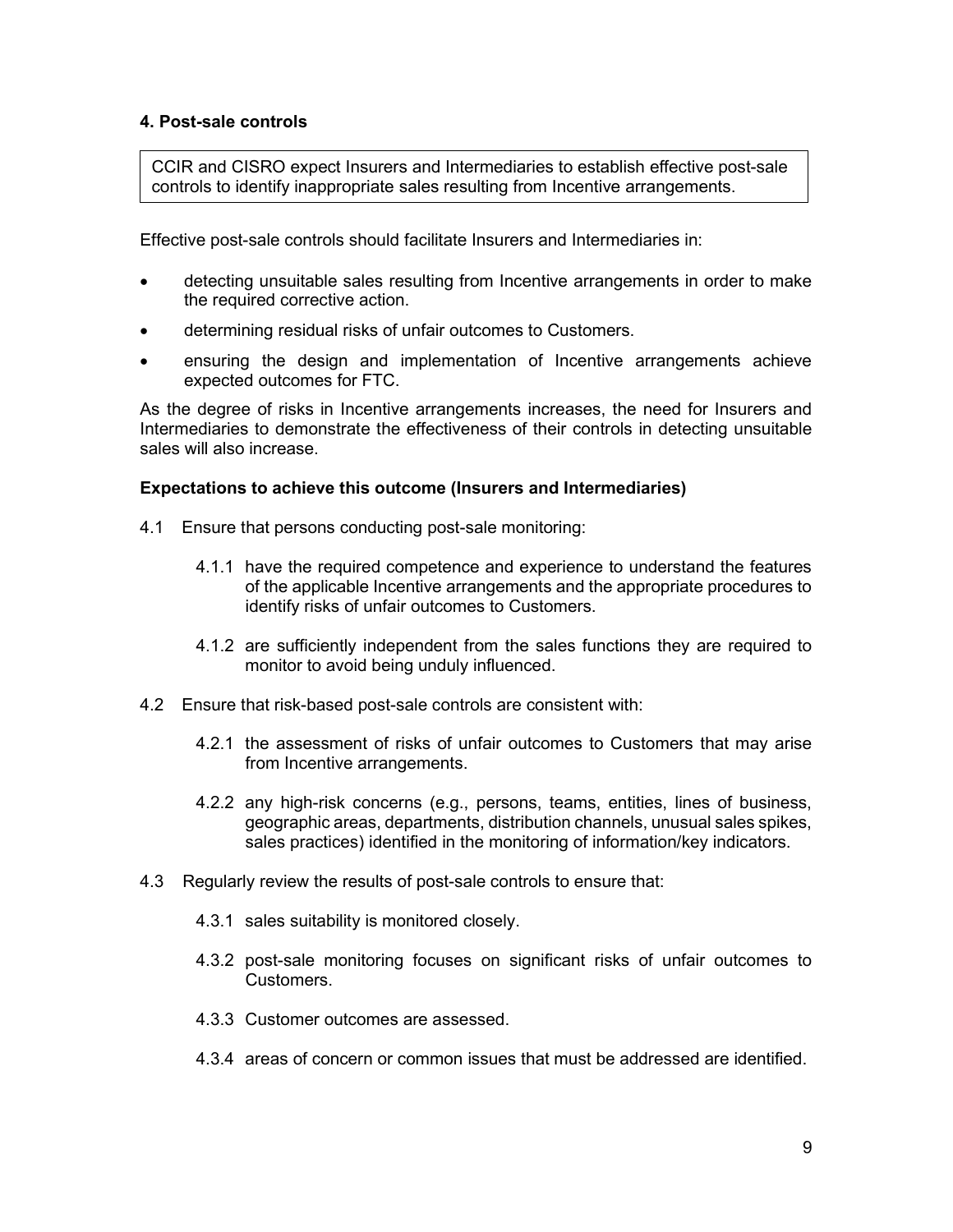#### **Appendix**

Below are examples of components of Incentive arrangements which, without proper design, management and post-sale controls, may increase the risk of unfair outcomes to **Customers** 

#### **Incentives**

- 1. Bonus rates that increase with predetermined sales volumes thresholds without adequate consideration to FTC.
- 2. Excessive Incentives for cross-selling optional products compared to the Incentive for selling only the primary product.
- 3. Commissions linked to the premium level or the investment amount.
- 4. Renewal commission amounts that underestimate the level of continuing services, or discrepancies between commissions for initial sale and continuing services, which can cause Intermediaries to propose a replacement transaction in order to increase compensation.
- 5. Lifetime vesting of renewal commissions to Intermediaries which can result in eventual client orphaning.
- 6. Incentive arrangements which can result in fees or penalties, (e.g., exit fees) for the Customer.
- 7. Incentives paid to Intermediaries who are not involved in the sale and servicing, either provided or expected.

#### Performance criteria

- 8. Performance criteria primarily aligned with quantitative objectives.
- 9. Qualitative criteria that is ineffective or insufficient in aligning the interests of the Insurer and Intermediary with those of the Customer.
- 10. Sales contests, sales quotas, bonuses and non-monetary benefits that are based on sales of specific products over limited period of time.
- 11. Contests, campaigns, promotions, loyalty or recognition programs that are designed to increase sales volumes or meet other quantitative targets to obtain bonuses, rewards (e.g., titles, gifts, goods, hospitality, trips) or privileges (e.g., access to services).

#### Other features

12. Incentive paid in advance of the service expected or the achievement of performance targets.